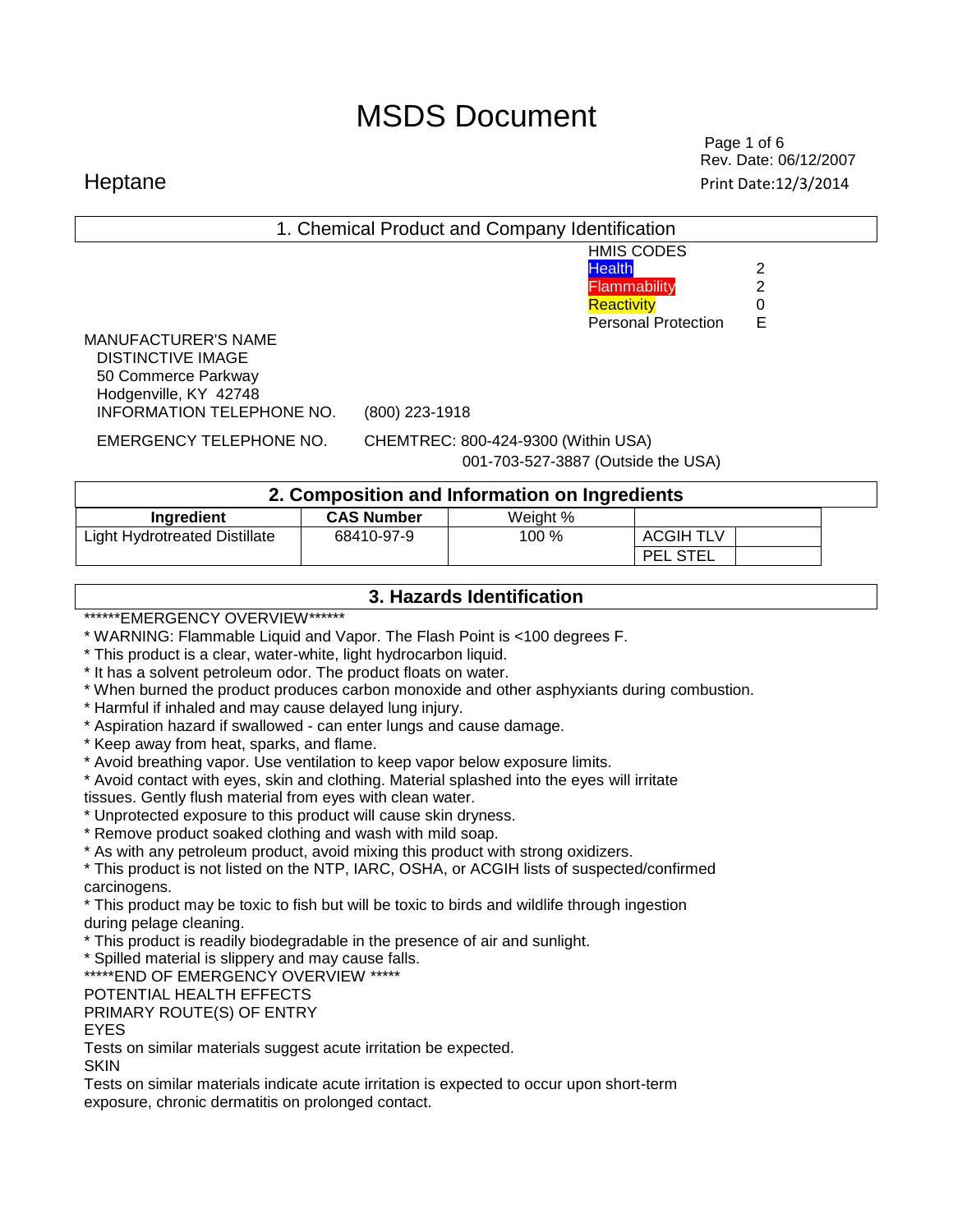Page 2 of 6 Rev. Date: 06/12/2007 Heptane Print Date:12/3/2014

### INGESTION

ACUTE ASPIRATION HAZARD. Tests on similar materials indicate possibility of the following symptoms: headache, nausea, drowsiness, fatigue, pneumonitis, pulmonary edema, central nervous system depression, convulsions, and loss of consciousness.

### INHALATION

Tests on similar material indicate the possibility of the following symptoms: headache, nasal and respiratory irritation, nausea, drowsiness, breathlessness, fatigue, central nervous system depression, convulsions, and loss of consciousness.

CHRONIC (CANCER INFORMATION)

Prolonged and/or repeated contact with this material may produce skin irritation and inflammation.

Carcinogen listed by : National Toxicology Program (No)

CHRONIC (CANCER INFORMATION) - Continued

I. A. R. C. (NO)

OSHA (NO)

ACGIH (NO)

This product does not require a cancer hazard warning in accordance with the OSHA Hazard

Communication Standard.

MEDICAL CONDITIONS AGGRAVATED BY EXPOSURE

Personnel with pre-existing skin disorders should avoid contact with this product.

## **4. First Aid Information**

EYES

Flush eyes immediately with water for at least 15 minutes or until irritation subsides, occasionally lifting lower and upper lids. Get medical attention promptly.

SKIN

Wash thoroughly with soap and water. Immediately remove contaminated clothing and wash before reuse. If irritation or rash develops, obtain medical assistance. Immediately remove soaked clothing.

### INGESTION

CALL PHYSICIAN IMMEDIATELY. Do not induce vomiting except at the instruction of a physician. Never give anything by mouth to an unconscious person.

INHALATION

Remove patient to fresh air and consult a physician. If breathing is difficult, give oxygen. If not breathing give artificial respiration.

## 5. Fire Fighting Measures

FLAMMABLE PROPERTIES FLASH POINT: <0°F ,18°C Tag Closed Cup D56 AUTOIGNITION: Not available FLAMMABILITY CLASS: 1B LOWER EXPLOSIVE LIMIT (%): 1.1 UPPER EXPLOSIVE LIMIT (%): 6.7 FIRE AND EXPLOSION HAZARDS

Can form flammable mixtures with air and flash at room temperature or upon slight heat application. Vapors are heavier than air and may travel considerable distance. Explosion hazard in confined spaces if exposed to ignition source. Mists or sprays may be flammable below oil's normal flash point. Keep away from heat or open flame. EXTINGUISHING MEDIA

Dry Chemical, carbon dioxide, and foam. NOTE: Water, fog and foam may cause frothing and spattering. Water stream may spread fire. FIRE FIGHTING INSTRUCTIONS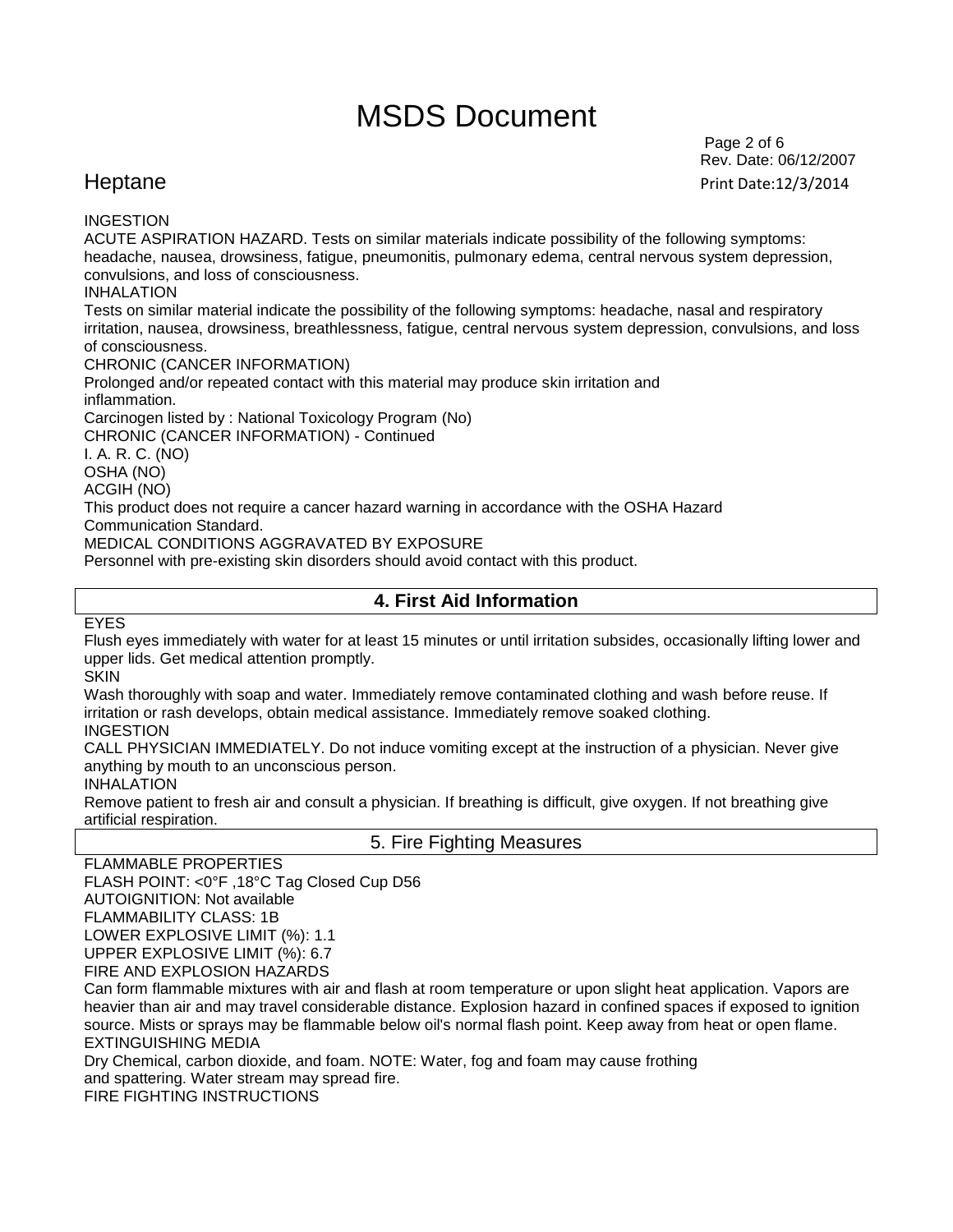Page 3 of 6 Rev. Date: 06/12/2007 Heptane Print Date:12/3/2014

Use water to cool containers exposed to flames. Do not enter enclosed or a confined work space without proper protective equipment. Fire fighting personnel should wear respiratory protection(positive pressure if available). If leak or spill has not ignited, use water spray to disperse the vapors. Products of combustion include fumes, smoke and carbon monoxide.

## 6. Accidental Release Measures

Evacuate area and shut off ignition source. Contain spill and keep from entering waterways or sewers. Use personal protective equipment. Advise EPA; state agency if required. Absorb on inert material. Shovel, sweep or vacuum spill and place in closed container for disposal.

## 7. Handling and Storage

HANDLING: Keep product away from high energy ignition sources, heat, sparks, pilot lights, static electricity, and open flame. Avoid contact with skin. Avoid inhalation of vapors or mists. Use in well-ventilated area away from all ignition sources. See Section 8 for additional personal protection advice when handling this product.

STORAGE: Store in a cool area. Store as OSHA Class IB flammable liquid.

SPECIAL PRECAUTIONS: To prevent and minimize fire or explosion risk from static accumulation and discharge, effectively bond and/or ground product transfer system.

Electrical equipment and fittings must comply with local fire prevention regulations for this class of product. Use the correct grounding procedures. Refer to national or local regulations covering safety at petroleum handling and storage areas for this product.

EMPTY CONTAINER WARNING: Empty containers retain residue (liquid and/or vapor) and can be dangerous. DO NOT PRESSURIZE, CUT, WELD, BRAZE, SOLDER, DRILL, GRIND OR EXPOSE SUCH CONTAINERS TO HEAT, FLAME, SPARKS, STATIC ELECTRICITY, OR OTHER SOURCES OF IGNITION; THEY MAY EXPLODE AND CAUSE INJURY OR DEATH. Do not attempt to refill or clean container since residue is difficult to remove. Empty drums should be completely drained, properly bunged and promptly returned to a drum reconditioner. All containers should be disposed of in an environmentally safe manner and in accordance with governmental regulations.

WORK/HYGIENIC PRACTICES

Wash hands with soap and water before eating, drinking, smoking or use of toilet facilities. Do not use harsh abrasive skin cleaners for washing exposed skin areas. Take a shower after work if general contact occurs. Remove oil-soaked clothing and launder before reuse. Launder or discard contaminated shoes and leather gloves.

8. Exposure Controls and Personal Protection

ENGINEERING CONTROLS

Use adequate ventilation to keep oil mists of this material below applicable standard(s). See Section on occupational exposure limits.

EYE/FACE PROTECTION

Safety glasses, splash goggles, or face shield as appropriate. Have suitable eye wash water available. SKIN PROTECTION

Avoid prolonged and/or repeated skin contact. If prolonged contact cannot be avoided, wear protective impervious gloves and clothing. Acceptable materials for gloves are neoprene; nitrile; viton.

RESPIRATORY PROTECTION

Up to 1000 ppm, half mask organic vapor respirator. Up to 5000 ppm, full face organic vapor respirator or full face supplied air respirator. Greater than 5000 ppm, fire fighting, or unknown concentration, self- contained breathing apparatus with positive pressure should be used.

OTHER/GENERAL PROTECTION

If there is a likelihood of splashing, an oil resistant clothing should be worn. Never wear oil soaked clothing. Launder or dry clean before wearing. Discard oil soaked shoes. Affix warning labels on containers in accordance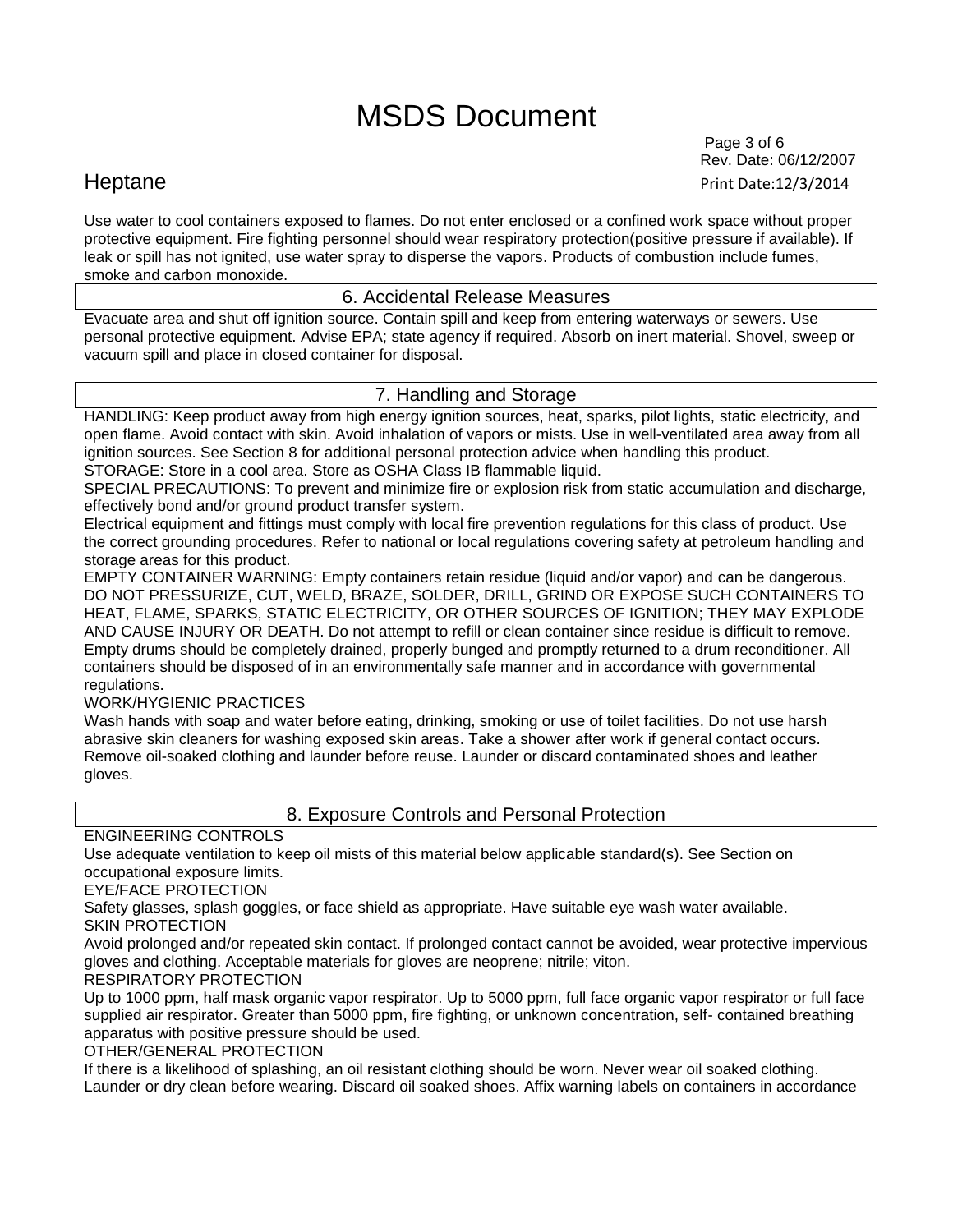Page 4 of 6 Rev. Date: 06/12/2007 Heptane Print Date:12/3/2014

with 29 CFR 1910.1200 (Hazard Communication Standard). Maintain local or dilution ventilation to keep air concentration below 100

ppm. Loading, unloading, tank gauging, etc., remain upwind. Request assistance of safety and industrial hygiene personnel to determine air concentrations.

| This product contains:              |          |                        |                   |  |
|-------------------------------------|----------|------------------------|-------------------|--|
| <b>INGREDIENT</b>                   | CAS#     | <b>EXPOSURE LIMITS</b> | PERCENT BY VOLUME |  |
| Hexane,                             | 110-54-3 | OSHA TWA 500 ppm       |                   |  |
|                                     |          | ACGIH TWA 50 ppm       |                   |  |
| Heptane                             | 142-82-5 | OSHA TWA 500 ppm       |                   |  |
|                                     |          | ACGIH TWA 400 ppm      |                   |  |
| Cyclohexane                         | 110-82-7 | OSHA TWA 300 ppm       |                   |  |
|                                     |          | ACGIH TWA 300 ppm      |                   |  |
| 9. Physical and Chemical Properties |          |                        |                   |  |

APPEARANCE Clear liquid. ODOR Petroleum Naphtha. ODOR THRESHOLD N.D. BASIC PHYSICAL PROPERTIES PHYSICAL STATE: Liquid BOILING POINT: IBP >180 D86°F IBP >86 D86°C MELTING POINT: Not Available. VAPOR PRESSURE: 1.66 psi @ 68°F VAPOR DENSITY(air=1): 3.2 SPECIFIC GRAVITY @ 60°F(water=1): 0.72 MOLECULAR WEIGHT: 106.3 SOLUBILITY (H2O): negligible in water PERCENT VOLATILES:100% VISCOSITY: Not Available. Physical data may vary slightly to meet specifications.

### 10. Stability and Reactivity

STABILITY: Stable CONDITIONS TO AVOID (STABILITY) Sources of ignition. INCOMPATIBLE MATERIALS Strong oxidizers. Page 6 8 Print Rev. Date 06/12/2007 MSDS ID MSDS01936 Calumet 180-210, <1% HAZARDOUS DECOMPOSITION PRODUCTS Incomplete combustion may produce fumes, smoke, carbon monoxide and other asphyxiants. HAZARDOUS POLYMERIZATION: will not occur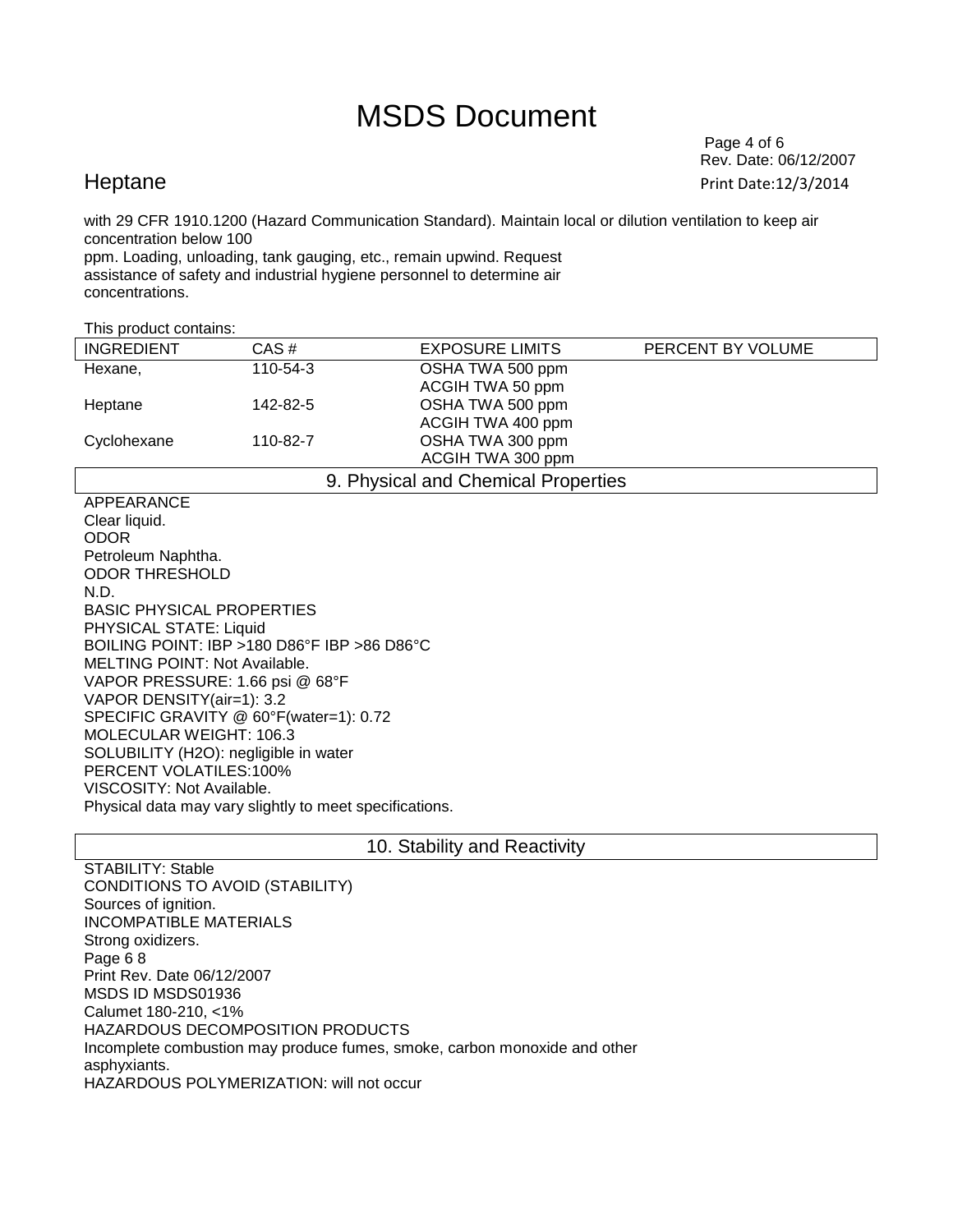11. Toxicological Information

 Page 5 of 6 Rev. Date: 06/12/2007 Heptane Print Date:12/3/2014

Skin effects

May cause irritation or dermatitis with prolonged and repeated contact.

Oral effects

Tests on similar materials indicate an order of acute oral toxicity.

Inhalation effects

Acute toxicity expected on inhalation.

Medical conditions aggravated by overexposure

Dermatitis and sensitive skin - this product is not listed as carcinogenic or a potential carcinogen by the national toxicology program, by the I.A.R.C. monographs or by OSHA. Nevertheless, good industrial hygienic practices are recommended.

## 12. Ecological Information

If applied to leaves, this product may kill grasses and small plants by interfering with transpiration and respiration. This product is not toxic to fish but may coat gill structures resulting in suffocation if spilled in shallow, running water. Product may be moderately toxic to amphibians by preventing dermal respiration. This product may cause gastrointestinal distress to birds and mammals through ingestion during pelage grooming. This product is rapidly biodegradable. Biodegradation is possible within 90 to 120 days in aerobic environments at temperatures above 70o F (21o C).

## 13. Disposal Considerations

Product as supplied does not meet the characteristics of a hazardous waste as defined in 40 CFR 261.21-24. If mixed with other products, waste mixture must be characterized. DO NOT dispose of this product in drains or storm sewers. DO NOT dispose of this product in a landfill without prior solidification. Waste product should be recycled. Consider waste brokering.

## 14. Transportation Information

PROPER SHIPPING NAME: Petroleum Distillates, n.o.s., Class 3, UN 1268, PG II HAZARD CLASS: Class 3 Flammable Liquid DOT IDENTIFICATION NUMBER: UN1268 DOT SHIPPING LABEL: DOT Hazardous material

## 15. Regulatory Information

U.S. FEDERAL REGULATORY INFORMATION

SARA 302 Threshold Planning Quantity: NOT APPLICABLE

SARA 304 Reportable Quantity: NOT APPLICABLE

SARA TITLE III - Section 311/312 Hazard classes:

· Immediate/Acute Health Effects: yes

· Delayed/Chronic Health Effects: no

· Fire Hazard: yes

· Sudden Release of Pressure Hazard: no

· Reactivity Hazard: no

EPA/TSCA Inventory: The components of this product are listed on the

EPA/TSCA inventory of chemicals.

SARA TITLE III - Section 313 Supplier notification:

The following chemicals are subject to the reporting requirements of Section 313 of Title III of the Superfund Amendments and reauthorization Act of 1986 and 40 CFR Part 372:

\* Hexane 110-54-3 up to 5%